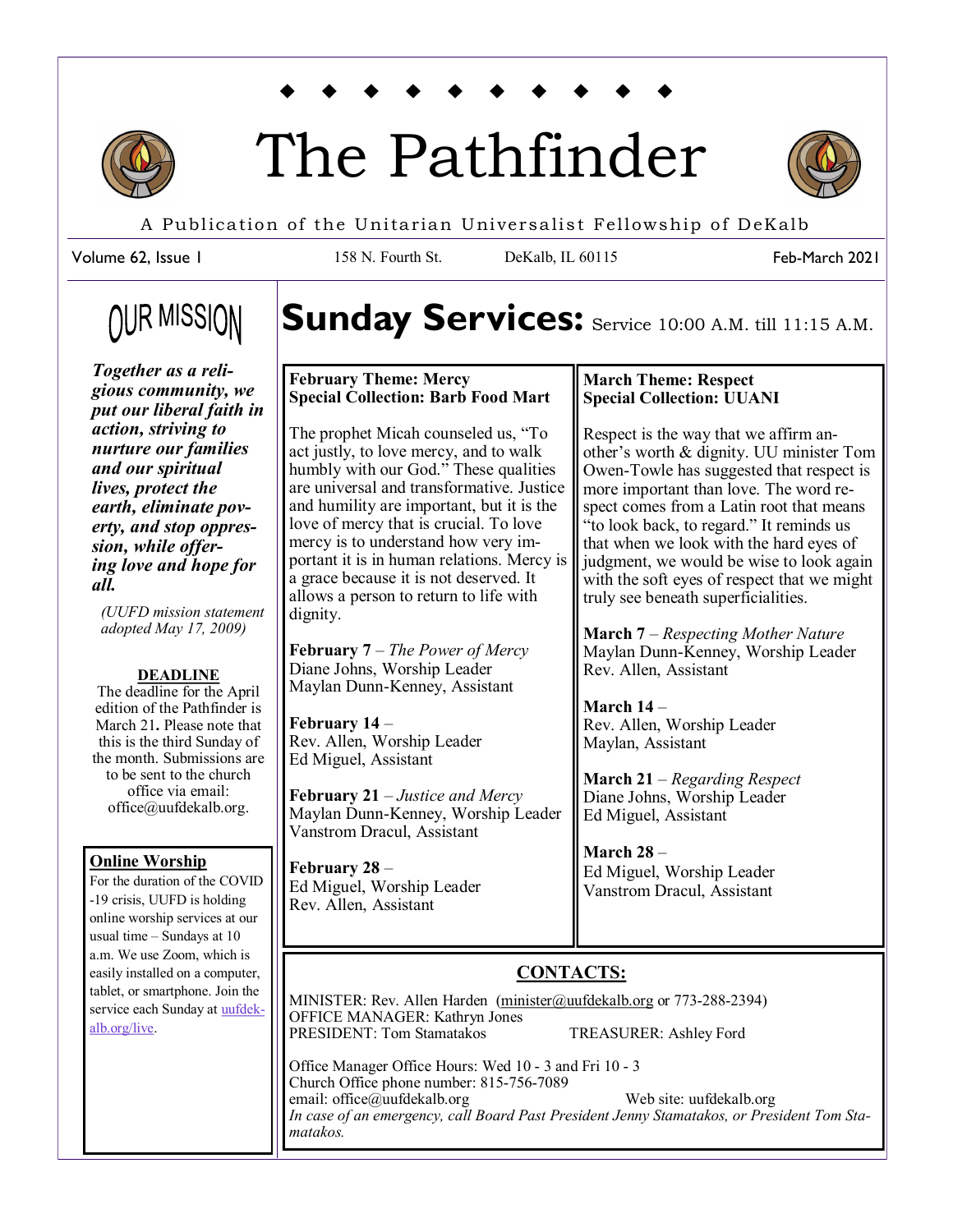# **Minister's Thoughts**

# **Some Reflections**

We made it through 2020, and we made it through January. Lots of stress, but things are looking up, especially on the political front. With the pandemic, it's still wait and see – vaccinations are finally getting underway, but mutated strains of the virus render the future murky still. To me, this means we should prepare to hunker down and expect to continue personal distancing and avoid gathering in groups for many months to come. Some restrictions may loosen, but I cannot see a way that we resume public church any time in the near future.

Continued separation is difficult for all of us, as individuals and as a congregation. I find it wonderful to see and hear from so many of you every Sunday, not just because I enjoy you (which I do), but also because it means we are maintaining our identity as a group. You should take great pride in the resilience of UUFD and the strong bonds you have created over the years. I encourage any of you to reach out to others, especially those who are isolated and those church friends that opt out of zoom-worship. We are coming up on one year of COVID, and a year of challenge, loneliness, and worry is a long time. Please be ever vigilant for the wellbeing of others, including UUFD folks.

I am not providing sermon topics for the next few months, because I still don't know what I will be doing. With news changing so rapidly, I prefer to wait and see what might be most timely, what messages might be needed most. Other things being equal, I would love to further stimulate our thinking about race, especially given that February is Black History month.

Again, suggestions are always welcome.

Be healthy. Be active. Stimulate your mind and feed your heart. In peace and faith,

*Rev. Allen*



### **UUFD Staff News**

#### **Rev. Allen's schedule**

- Rev. Allen will be with us (online or in-person) the 2nd (and probably 4th) Sundays of each month.
- Please contact him at *[minister@uufdekalb.org](mailto:minister@uufdekalb.org)* or 773-288-2394 with anything that's on your mind.

### **Office schedule**

Office manager Kathryn Jones's hours are Wed 10 - 3 and Fri 10 - 3. Please contact her online or by phone only.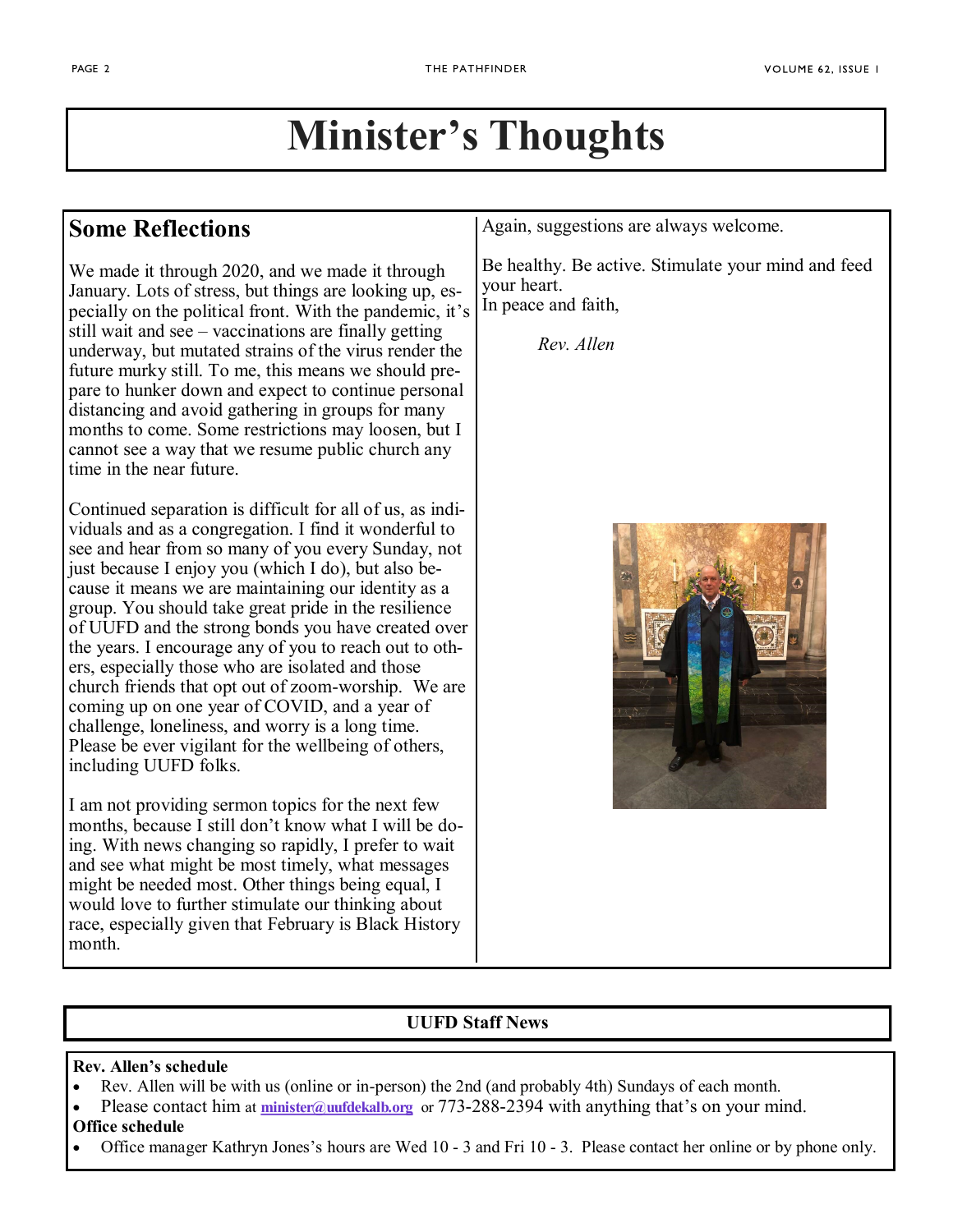

**Mark Your Calendar For These UUFD Events**



At this point, most in-person events are canceled, except the drive-up WE Pantry and the Hope Haven meal. Keep an eye on our website and Facebook page for more updates. And please reach out to the church office to subscribe to the weekly electronic news if you haven't already done so.

#### **Ongoing Events**

Yoga with Ed Miguel – via Zoom only. Saturdays at 5 p.m. Please contact Ed for Zoom link and details.

Restorative Meditation – Cancelled

Buddhist Study Group via Zoom – 1st & 3rd Sundays at 11:45 a.m.

Zoom links are sent to everyone on the Buddhist Group mailing list. If someone not on our mailing list would like to join us, please contact Howard Solomon at [dochoward00001@gmail.com.](mailto:dochoward00001@gmail.com)

Ordinary Folk Musical Gathering via Zoom – 2nd & 4th Sundays at 2 p.m.

#### **February 2021**

Feb  $16$  – Hope Haven Meal 6:30 p.m.  $(3<sup>rd</sup> Tuesdays)$ 

Feb 16 – Touchstones Small Group Discussion – 10 a.m. via Zoom

Feb 18 – Touchstones Small Group Discussion – 7:30 p.m. via Zoom

Feb 21 – Board Meeting – 11:45 a.m. via Zoom

Feb 27 – Drive-thru WE Pantry 9:30 a.m. to 11:30 a.m.

#### **March 2021**

TBD – Board Meeting – 11:45 a.m. via Zoom

March 16 – Touchstones Small Group Discussion – 10 a.m. via Zoom

March 16 – Hope Haven Meal 6:30 p.m.

March 18 – Touchstones Small Group Discussion – 7:30 p.m. via Zoom

March 27 – Drive-Thru WE Panty 9:30 a.m. to 11:30 a.m.

#### **From the Touchstones Journal**

See the full journal <u>on the UUFD website</u>.

#### **The Lantern of Soul**

#### **by Clarissa Pinkola Estes**

My friends, do not lose heart. We were made for these times. I have heard from so many recently who are deeply and properly bewildered. They are concerned about the state of affairs in our world now. Ours is a time of almost daily astonishment and often righteous rage over the latest degradations of what matters most to civilized, visionary people.

…In any dark time, there is a tendency to veer toward fainting over how much is wrong or unmended in the world. Do not focus on that. There is a tendency, too, to fall into being weakened by dwelling on what is outside your reach, by what cannot yet be. Do not focus there.

…Ours is not the task of fixing the entire world all at once, but of stretching out to mend the part of the world that is within our reach. Any small, calm thing that one soul can do to help another soul, to assist some portion of this poor suffering world, will help immensely. It is not given to us to know which acts or by whom, will cause the critical mass to tip toward an enduring good.

What is needed for dramatic change is an accumulation of acts, adding, adding to, adding more, continuing. We know that it does not take everyone on Earth to bring justice and peace, but only a small, determined group who will not give up during the first, second, or hundredth gale.

…To display the lantern of soul in shadowy times like these—to be fierce and to show mercy toward others; both are acts of immense bravery and greatest necessity.

Source: https:// www.awakin.org/ read/view.php?tid=2195

#### **The worship theme for February is Mercy; for March the theme is Respect.**

The worship leaders will use these themes to guide their services throughout the month. We encourage you to take a look at the Touchstones Journal on our website at **uufdekalb**.org/touchstones (or pick up a copy at the table by the magazine rack) and hope it will lead to deeper discussions!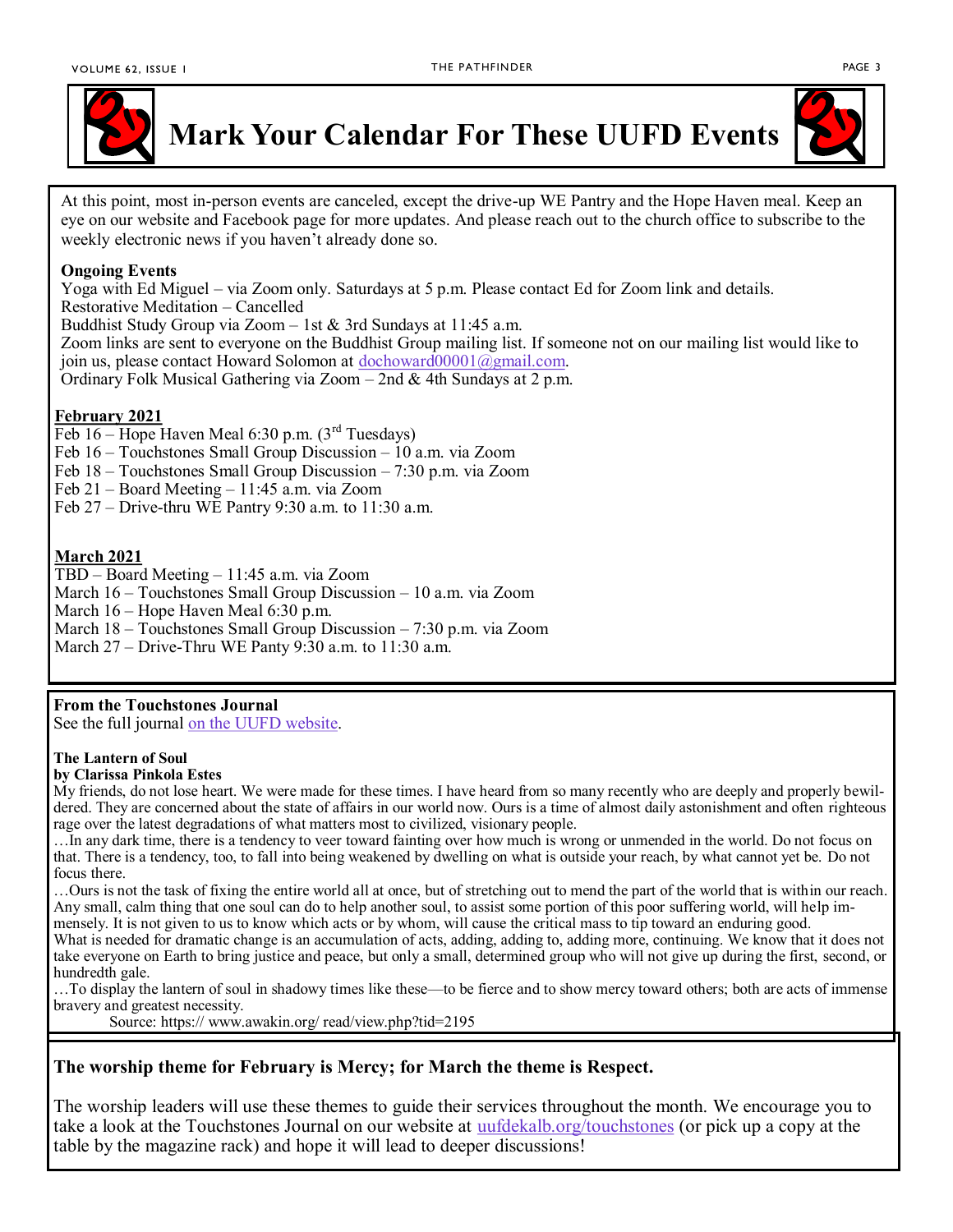# JOYS & SORROWS





*Do you have a joy, sorrow, or milestone to share with the congregation? Contact the church office and we will share it in the eNews and Pathfinder.*

## **Hope Haven News**

**Celebrating our 2020 Hope Haven Heroes!**

*Let's recognize some Hope Haven Heroes of 2020!*

2020 was not all bad. We did a lot of good as a congregation, including providing 12 awesome meals for 60. We did this despite the fact that we never saw each other in person after March! This was truly a feat considering the obstacles we faced.

Below are the members of our Heroes club categories, as well as other

**Super Hero club**: Volunteering 10 to 12 months. (Many of these volunteers did double duty in months where we were short volunteers.) Members of this club include: Maylan Dunn-Kenney, Bonnie Anderson, Beth Schewe, Charles Sigwart, Gretchen Sigwart, Virginia Wilcox, Sheryl Nak, and Mary Von Zellen

**Golden Cape club**: Volunteering 5-9 months. Members of this club include: Ashley Ford, Rev. Linda Slabon and Toni Tollerud.

**Silver Cape Club**: Volunteering 3-4 months. Members of this club include: Donna Veenaman.

**Financial Underwriters**: Provided financial donations. Members include Betty and Wayne Albrecht, Sue Willis, Chris Miguel, Bonnie Anderson and Sharon Blake.

**Other volunteers in 2020 include**: Jeanne Meyer, Diane Johns, Kim Meyer, Jim Hovis, Sue Sagel, Joan Garnier, and Carol Bushong.

A special thanks to Sharon Blake who served as my backup and advisor, helping to come up with a number of the menus!

We could not have provided great meals without help from everyone! We'd love to welcome new volunteers in 2021. It's easy! Often, it's a matter of purchasing something and dropping it off or heating up something basic. If anyone needs tips or suggestions or more information, please contact Danica Lovings at 815-901-4625 or [danica855@gmail.com](mailto:danica855@gmail.com) or Sharon Blake at 815-757-2444 or [sblake202@gmail.com](mailto:sblake202@gmail.com)

#### **2021 Hope Haven Meal News**

Thank you to January's Hope Haven Meal Volunteers: Our Hope Haven meal in January was a resounding success thanks to Maylan Dunn-Kenney, Mary Von Zellen, Beth Schewe, Ashley Ford, Sharon Erlandson Blake, Virginia Wilcox, and Sheryl Nak. Special thanks go to Linda Slabon and Toni Tollerud and Gretchen Sigwart and Charles Sigwart who covered four of the dishes between their two households!

**February Meal**: The theme for the February meal on the 16th is Sloppy Joes. To see what volunteer spots are needed, please see the link for the [February Hope Haven Sign](https://docs.google.com/document/d/1102acQMsM9NODczHcUZ28aFNNUyxBKHbzKBF4_FTVdo/edit?usp=sharing)-up sheet.

**March Meal**: The theme for the March Meal on March 16th is French Onion Ground Beef Casserole. Please see the link for the [March Hope Haven Sign](https://docs.google.com/document/d/1X6twxAW7F8ZQzOIk-dQOof8WdfgQIs8ngSwyXASNu84/edit?usp=sharing)-up sheet, which also contains a link to a recipe.

We are going to test cutting the main dish to three volunteers who would each provide food for 20 to see if that helps us fill more of the spots and put less strain on those who have filled two spots when we have been short on volunteers.

Let me know your thoughts! All feedback is welcome.

Gratefully,

Danica Lovings

Hope Haven Meal Coordinator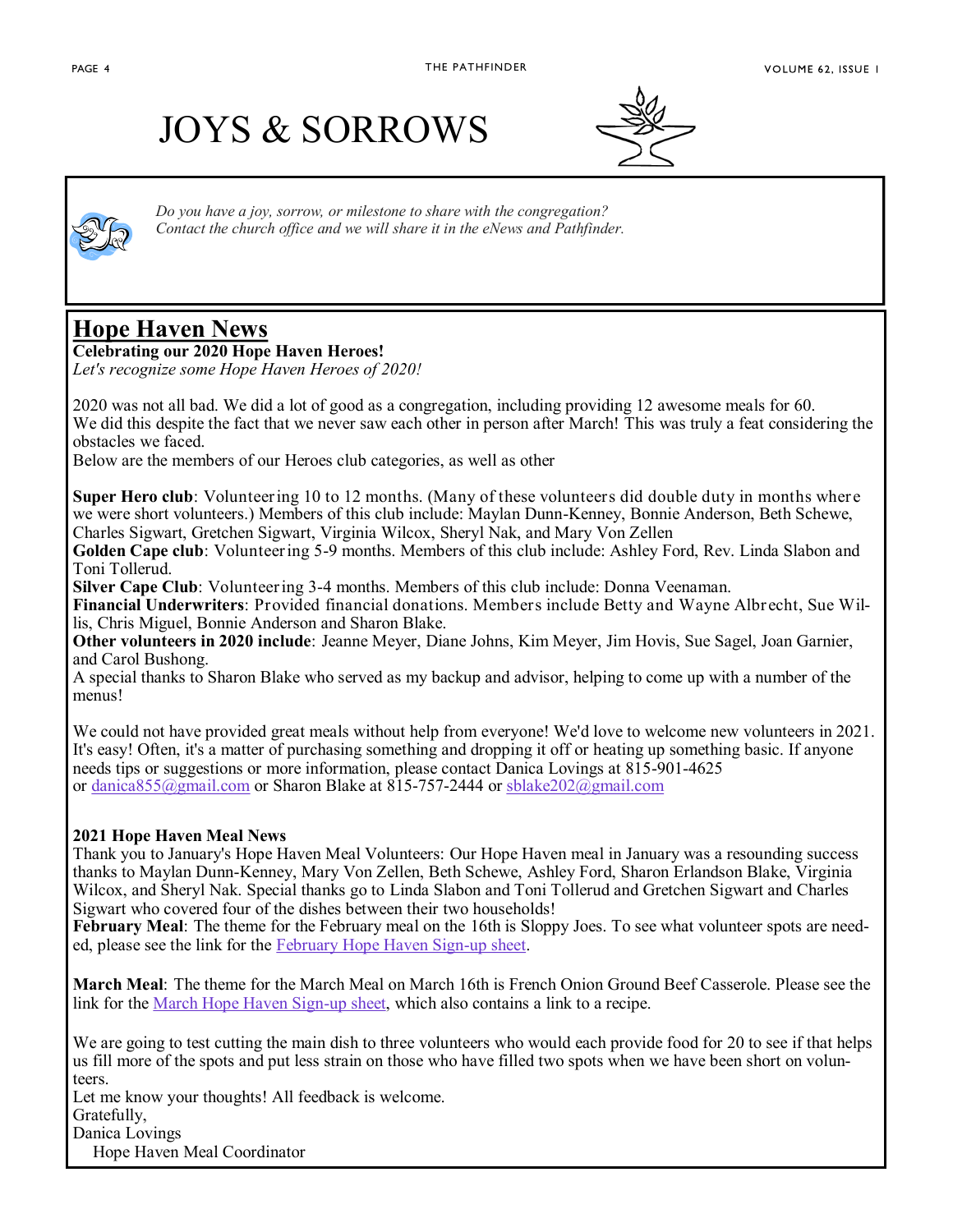**From the Touchstones Journal** See the full journal [on the UUFD website.](https://uufdekalb.org/lifelong-learning/adults/touchstone%20journal)

#### **To Love Mercy by Rev. Gary E. Smith**

"The quality of mercy is not strain'd," says Portia to Shylock in Shakespeare's Merchant of Venice…. "It droppeth as the gentle rain from heaven upon the place beneath. It is twice bless'd: it blesseth him that gives and him that takes.… It is an attribute to God himself; and earthly power doth then show likest God's, when mercy seasons justice.… We do pray for mercy," she says, "and that same prayer doth teach us all to render the deeds of mercy."

"You know what is good," Micah says, "and what is required of you, but to do justly, and to love mercy, and to walk humbly with your God."

…[I]t's interesting …what Micah puts first, in fact, what he puts first and second, and then what he saves for last. The first two, do justly and love mercy, have to do with our relationships, one human being to another. It is only the third in which he explicitly puts in the relationship with God, with whatever the holy is in your life. To do justly and to love mercy …has everything to do with how we live out our lives with one another.

Annie Dillard, writing in Holy the Firm, asks the question, "Who shall ascend into the hill of the Lord? Or who shall stand in his holy place? There is no one but us," she says. "There is no one to send, nor a clean hand, nor a pure heart on the face of the earth, nor in the earth, but only us, a generation comforting ourselves with the notion that we have come at an awkward time [and do you hear the irony?], that our innocent fathers are all dead—as if innocence had ever been— and our children busy and troubled, and we ourselves unfit, not yet ready, having each of us chosen wrongly, made a false start, failed, yielded to impulse and the tangled comfort of pleasures, and grown exhausted, unable to seek the thread, weak, and involved. But there is no one but us. There never has been."

… What is required of us? To do justly and to love mercy. We are called to be the instruments of justice and mercy in this world. "There is no one but us."

…What is required of us, what ultimately matters in this world, what will we make of our lives, this span of years we are given? Life rushes on. It does not stop. "Love mercy," says Micah…. … Other translations say, "love kindness" or "love loyalty." Weave all three words together, mercy, kindness and loyalty, and what emerges …is the fabric of compassion, a quality of asking nothing in return…. "Love mercy," says Micah, and … remember … the word "mercy," in the story of the Good Samaritan, in the walk along the Jericho Road.

"Who is my neighbor?" Jesus is asked, and Jesus tells the story of the man walking along the road from Jerusalem to Jericho, where he is beaten, robbed, and left for dead. The priest goes by, the Levite goes by; the Samaritan does not go by. The Samaritan is moved with pity, he bandages the wounds and takes care of him. "Which of these was the neighbor?" Jesus asks the disciples. "The one who showed mercy," reply the disciples. Peter Fleck answered Jesus' very same question…. "Our neighbor is not necessarily somebody we like," Peter said, "nor somebody we admire or are beholden to, not somebody who might one day be useful to us or who happens to be living next door. Our neighbor is anybody who needs us."

… "Love mercy…." Micah did not say, "be merciful" or "do mercy." He said "love mercy," which …means take mercy into yourself and embrace it. Don't let it go. Let mercy become a part of who you are. And, if you do this, you will learn something about forgiveness and forbearance.

… "Love mercy," says Micah, and the loving part says … that this is not just a one-time kind of thing, as in "we stopped once along the road for a neighbor, and now we've done that." When we know how to love mercy, when we say in our very bones that to love mercy is somehow required of us, that this is a piece of what matters in this life, then we learn that we must stop by the Jericho roadside again and again and again.

… "Love mercy," says Micah to us, and isn't he saying please be careful of the narrow limits we set upon one another. Be careful of the strictness by which we judge one another. Watch for the zeal with which we become all puffed up with our own selfrighteousness. Love mercy, for God's sake. Mercy… seasons the strict justice we might wish to inflict on another. "Spirit of Life come unto me. Sing in my heart all the stirrings of compassion." What is the face of this Spirit of Life? It could be the face of one whose mercy you need in these days, who has some absolutely justifiable reason to want to hurt you, make you pay, and who instead resists inflicting harm, and even more than that, extends to you a gesture of kindness. It is undeserved. It is unexpected. It is a moment of grace and of loving mercy, bringing some of us to our knees.

…Rilke writes…, "Flare up like flame and make big shadows I can move in." Mercy can move in us like a big shadow, and who knows what our lives can become? "We do pray for mercy," says Shakespeare, "and that same prayer does teach us all to render the deeds of mercy," which is to say, when we had thought all along that our prayers to God would bring mercy, our prayers will only be made manifest in our deeds, precisely when we come to love mercy.

"We cannot merely pray to you, O God," says a prayer in the Kerem Shalom prayer book, "for we must find our own paths… Therefore, we pray instead for strength, determination, and willpower, to do, instead of just to pray, to become, instead of merely to wish." "Who shall stand in God's holy place?" Annie Dillard says, "There is no one but us. There is no one to send… but only us… we ourselves unfit, not yet ready, having each of us chosen wrongly, made a false start, failed, yielded to impulse and the tangled comfort of pleasures, and grown exhausted…. But there is no one but us." … [W]e are the ones to love mercy. We are instruments to one another of our own salvation.